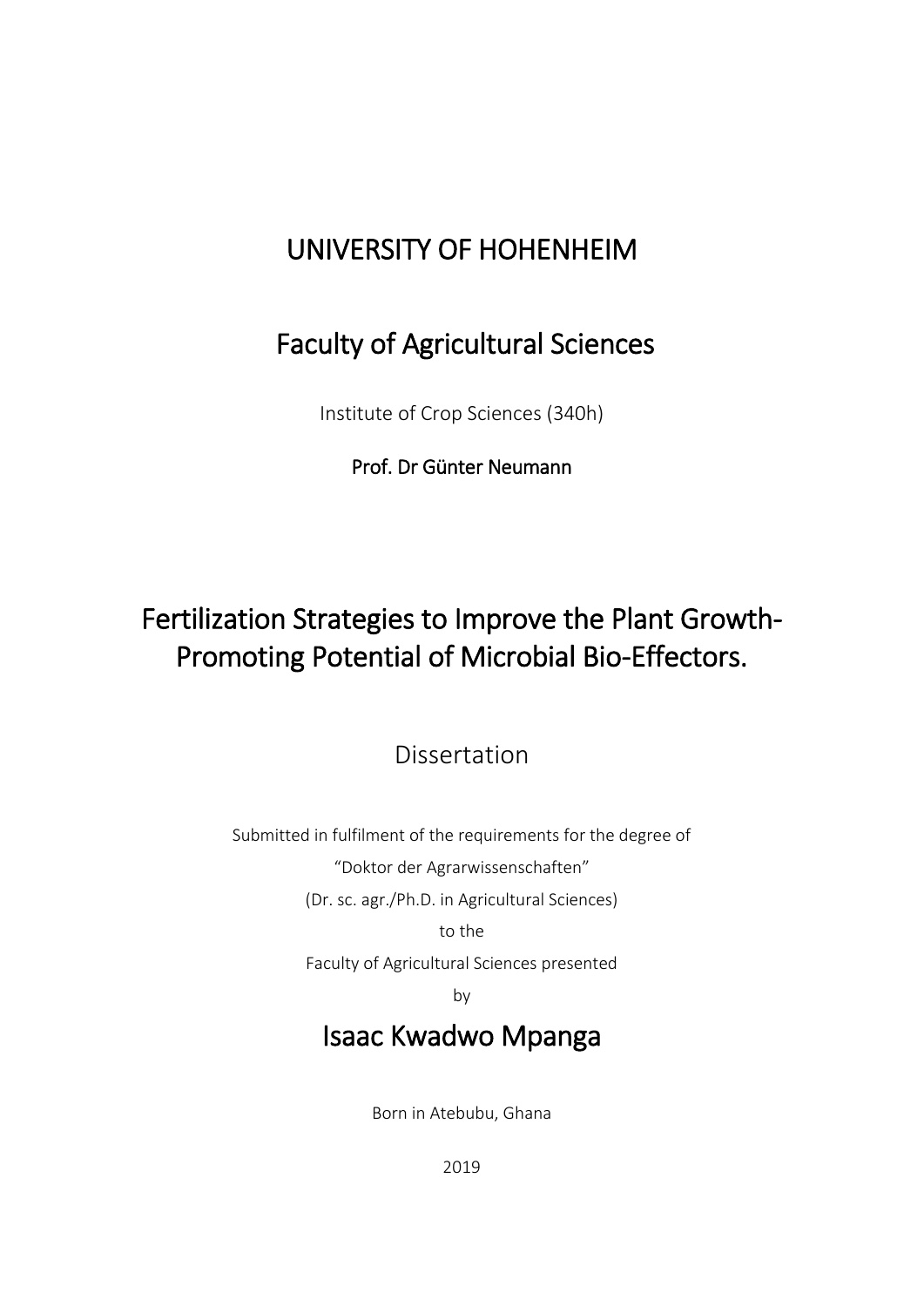### 1 SUMMARY

The use of plant growth-promoting microorganisms (PGPMs) as inoculants to support nutrient acquisition of crops is discussed as a promising strategy for improving fertilizer use efficiency, to enable crop production with less input of fertilizers, and to reduce detrimental environmental side effects related with high inputs of mineral fertilizers. However, the efficiency of PGPM-assisted cropping systems is still biased by the limited reproducibility of the expected effects under real production conditions. This can be attributed to the sensitivity of plant-PGPM interactions to environmental stress factors particularly during the phase of establishment and to limited knowledge on positive or negative interactions with the native soil microbiome and the application conditions required for successful rhizosphere colonization as a pre-requisite for beneficial plant PGPM interactions.

This study demonstrated that the combination with compatible fertilizers offers an option to promote the establishment of PGPM effects as a potential management option to improve the performance of PGPM-assisted production strategies. In a range of model experiments with maize with a limited inherent potential for root-induced P-solubilization, it was demonstrated that the acquisition of sparingly soluble Ca-phosphates could be synergistically improved by a combination of PGPM inoculants with ammonium fertilizers, stabilized with nitrification inhibitors (Chapter 4). The effect was demonstrated for PGPMs based on 15 different fungal (genus: *Trichoderma, Penicillium)* and bacterial (genus: *Bacillus*, Paenibacillus, *Pseudomonas*, *Streptomyces*) strains and strain combinations, which were largely ineffective in combination with nitrate fertilization. On average over all experiments, the PGPM-ammonium combinations with sparingly soluble Ca-P supply reached about 84% of the shoot biomass production and 80% of the shoot P accumulation as compared with positive controls fertilized with soluble P. The soil pH-buffering capacity, particularly on neutral to alkaline soils, was identified as a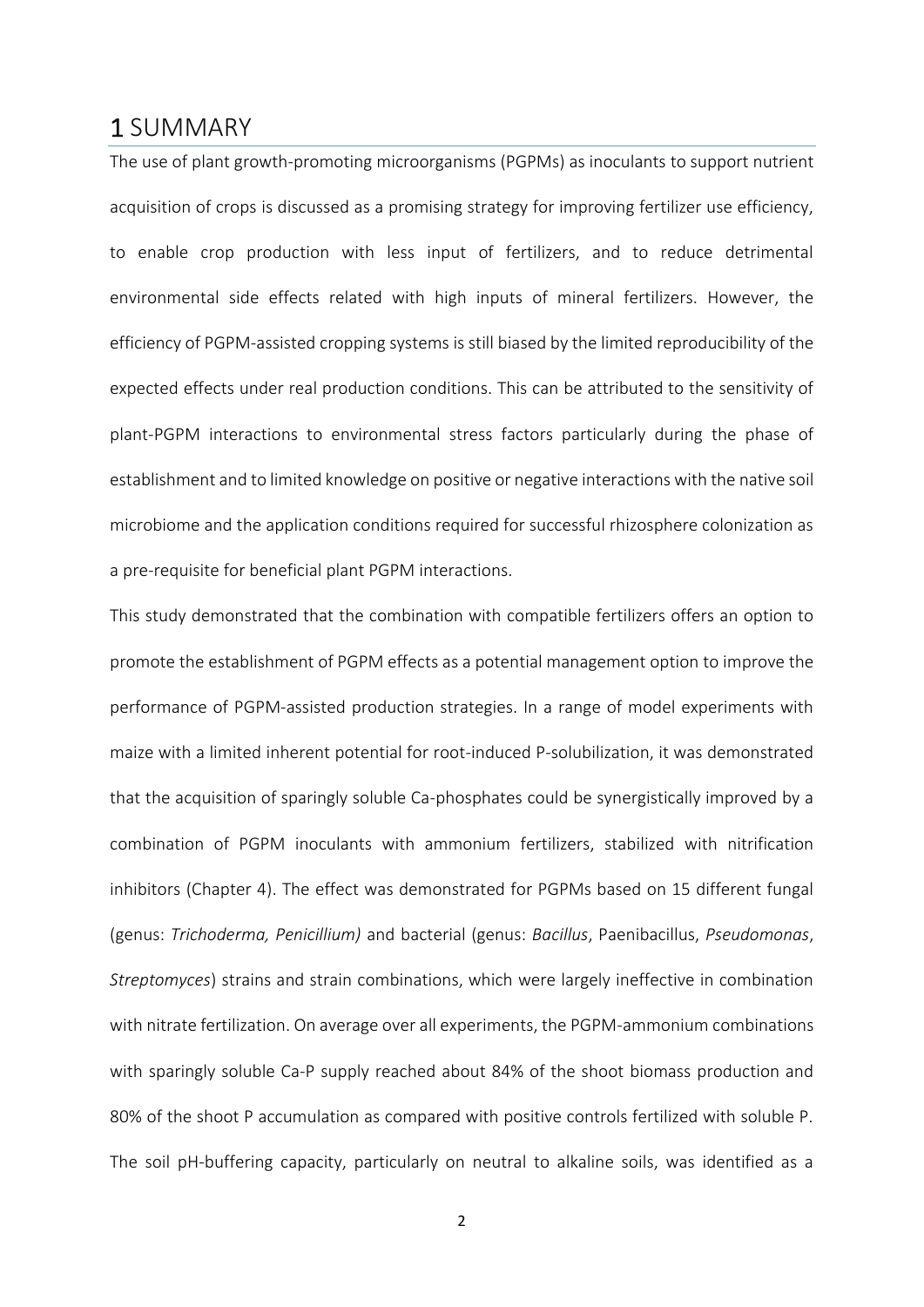limiting factor, counteracting the plant growth-promoting potential of the selected inoculants with a proven ability for Ca-P solubilization on artificial growth media. Accordingly, plants supplied with nitrate fertilization were severely P deficient and the weak host plants were unable to establish a functional association with the microbial inoculants. By contrast, stabilized ammonium fertilization triggered root extrusion of protons for charge balance of ammonium uptake, associated with rhizosphere acidification, contributing to P solubilization. This increased the P-nutritional status and vitality of the host plants, which enabled the establishment of PGPMs in the rhizosphere. Interestingly in this scenario, the contribution of the PGPM inoculants to plant P acquisition was only marginally expressed but the PGPMs stimulated root development, contributing to an improved nutrient acquisition in general (Chapter 4.1).

A closer look on the related modes of action (Chapter 4.2) revealed that ammonium fertilization stimulated the production of auxin as a key regulator for root growth, both, by the bacterial inoculants and by the roots of the host plants. While ammonium supply without PGPM inoculants had no effects on total root length, the length of the root hairs and the diameter of rhizosheaths formed by root hair-adhering soil was increased, leading to an extension of the root surface area involved in rhizosphere acidification and spatial acquisition of nutrients. Moreover, root hairs have been reported as preferential infection sites for various inoculants investigated in this study, and accordingly increased root colonization of the fungal inoculant *Trichoderma harzianum* OMG16 was recorded in combination with ammonium fertilization. By contrast, there was no evidence for increased organic acid production or a contribution of the inoculants to the acquisition of organic P sources by the release of phosphohydrolases in the investigated strains. Increased rhizosphere acidification after PGPM inoculation in combination with ammonium fertilization was observed exceptionally only in one experiment conducted on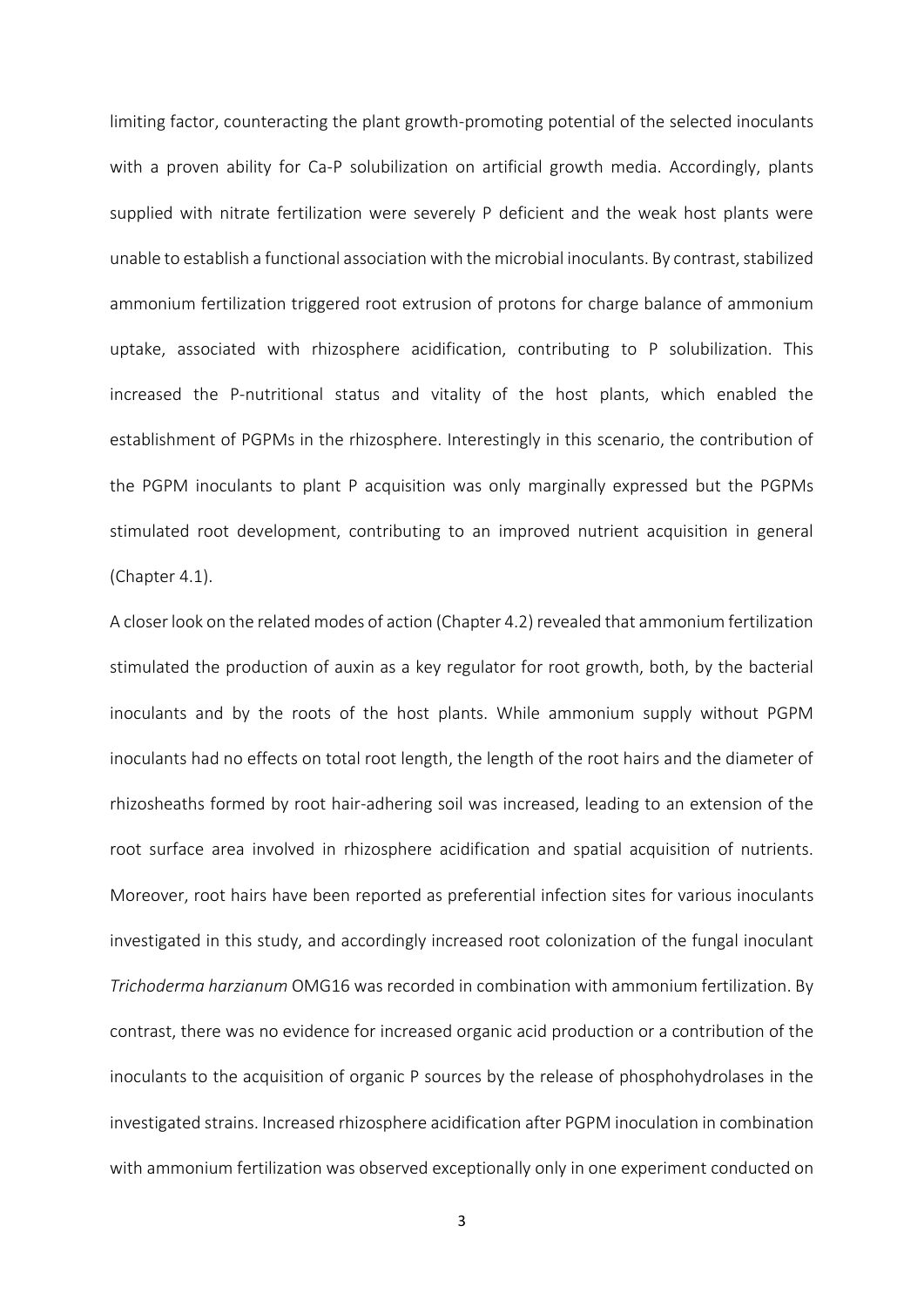a moderately acidic sandy soil with a low buffering capacity. However, soil pH was identified as a critical factor determining the expression of the synergistic PGPM-ammonium effects on Ca-P solubilization, which declined with increasing soil pH (Chapter 4.3). Highly-buffered calcareous soils counteracted ammonium-induced rhizosphere acidification and P mobilization as a pre-requisite for PGPM-establishment in the rhizosphere. Under these conditions, successful experiments with applications of granulated fertilizers, based on stabilized diammonium phosphate and PGPM inoculants, suggest that placement of starter fertilizers leading to a more concentrated ammonium effect may offer an option to overcome this problem. First field experiments suggested that beneficial effects of ammonium-assisted PGPM inoculation on P acquisition can be expected particularly on soils with low P availability and the approach was patented in 2018.

As a second approach, the combination of PGPMs with fertilizers based on products of organic waste recycling, such as municipal waste compost or composted poultry manure (PM compost), applied with the same P dose, were investigated with tomato as model plant on low P soils with contrasting pH in Ghana (Chapter 5). Interestingly, on both soils, PGPM inoculation increased the P use efficiency and early plant growth only in the combination of compost with PM but not with sole compost application. Additional supplementation with ammonium on the moderately acidic soil increased plant biomass production in PGPM inoculated plants to the same level as soluble superphosphate fertilization. Similar to the ammonium-PGPM combinations, root growth stimulation was a major PGPM effect, which improved nutrient acquisition in general. Large-scale greenhouse and open-field tomato production trials conducted in Romania and Hungary revealed reproducible effects on yield and fruit quality over three years by PGPM combinations with manure-based fertilizers (Chapter 6).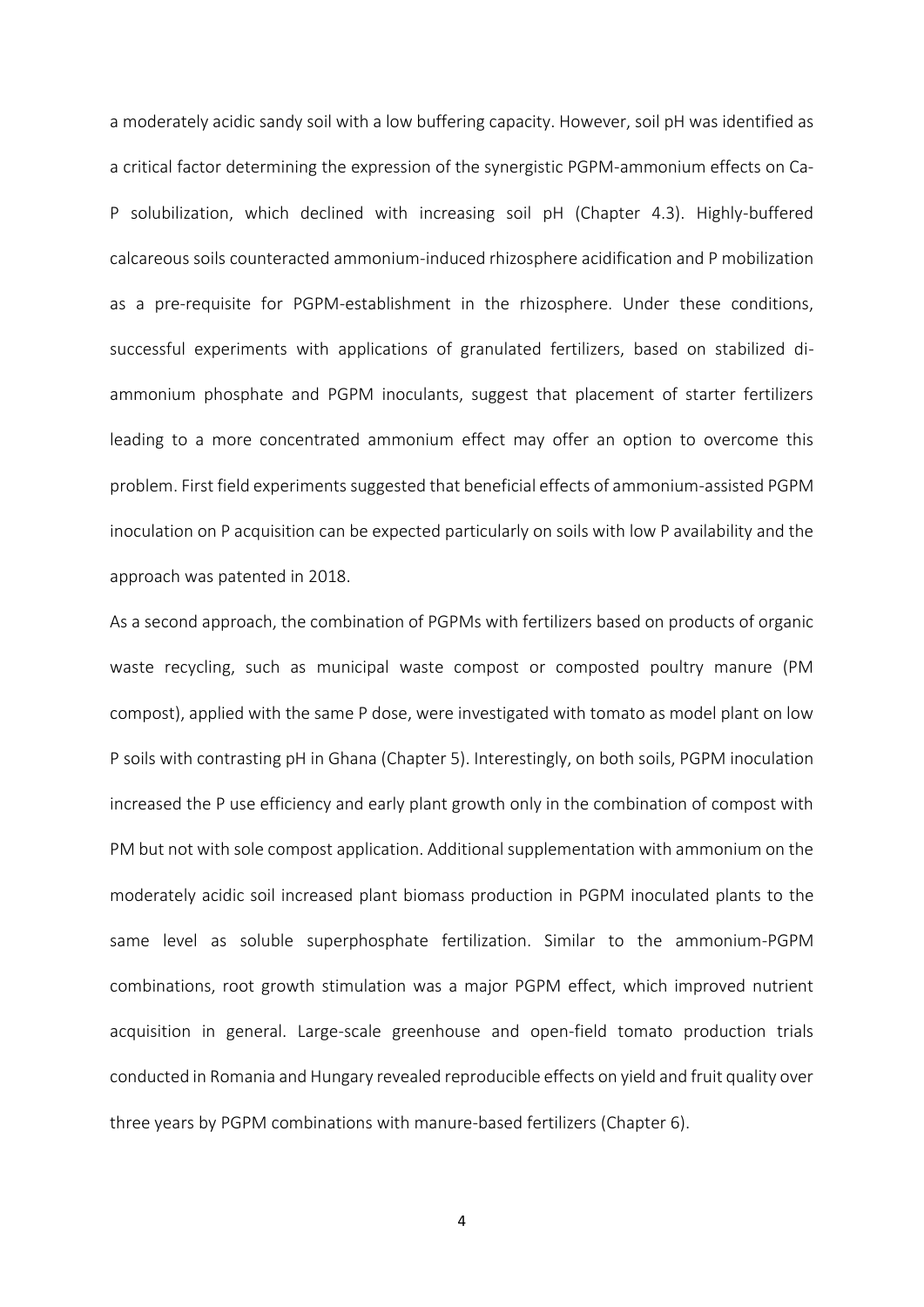Taken together, the thesis demonstrated that the selection of compatible combinations of fertilizers and PGPM inoculants is an essential factor for the successful establishment of beneficial plant-PGPM interactions in the rhizosphere. Combinations with stabilized ammonium fertilizers or with products based on organic waste recycling, such as composted manures, have been identified as two promising examples with potential for the development of PGPM-assisted production systems.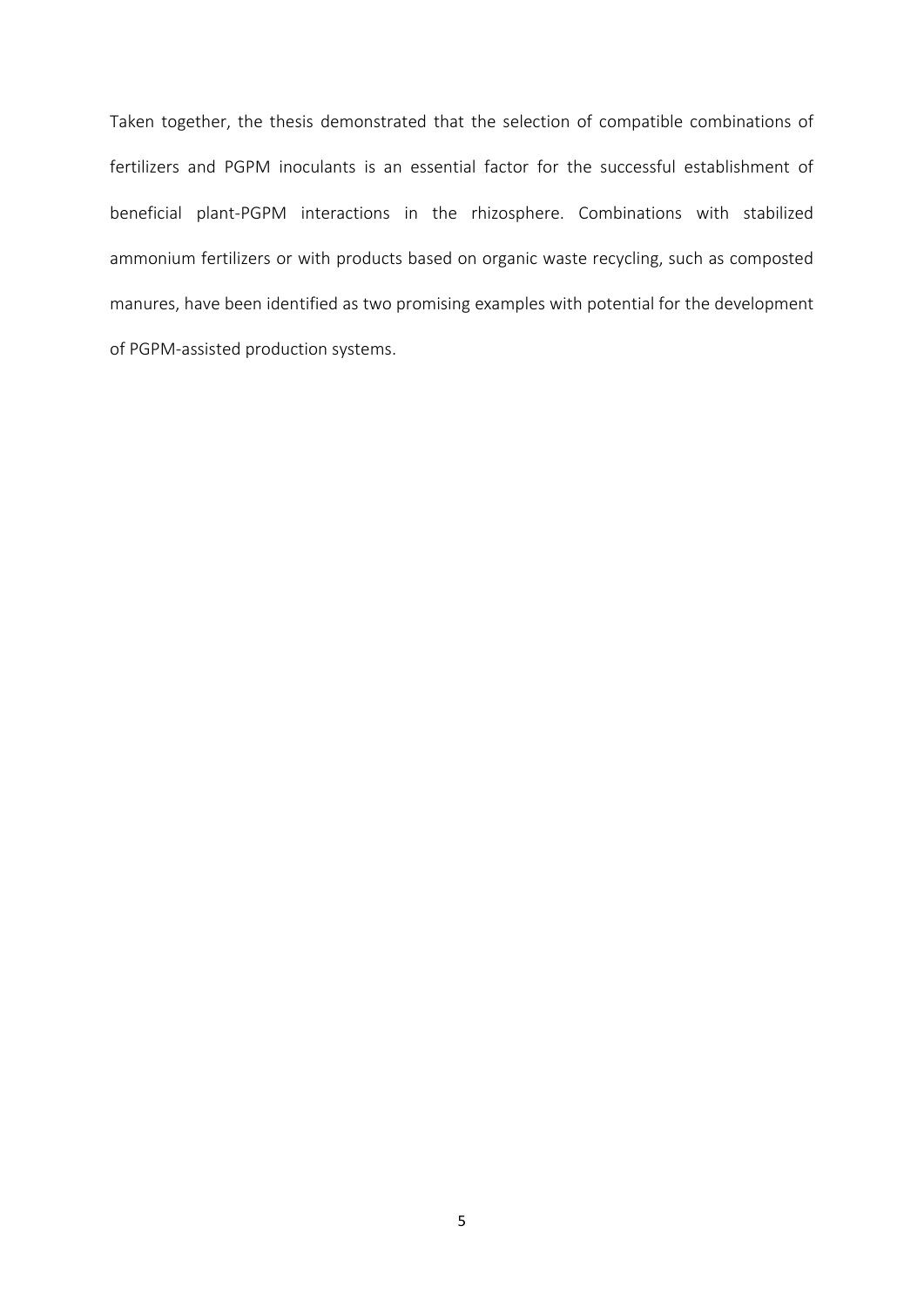#### 2 ZUSAMMENFASSUNG

 Der Einsatz pflanzenwachstums-stimulierender Mikroorganismen zur Unterstützung der Nährstoffaneignung von Kulturpflanzen wird als vielversprechender Ansatz diskutiert, deren Nährstoffaneignungseffizienz zu verbessern, um den Düngemitteleinsatz zu reduzieren und schädliche Umweltwirkungen in Verbindung mit intensivem Mineraldüngereinsatz zu minimieren. Allerdings ist die erfolgreiche Anwendung von PGPMs unter Praxisbedingungen nach wie vor durch mangelnde Reproduzierbarkeit der erwarteten Effekte limitiert. Dies kann zum einen auf eine hohe Sensitivität pflanzlicher PGPM-Wechselwirkungen gegenüber umweltbedingten Stressfaktoren, besonders in der sensiblen Etablierungsphase, zurückgeführt werden, aber auch auf einen noch unzureichenden Kenntnisstand im Hinblick auf förderliche oder hemmende Wechselwirkungen mit dem nativen Bodenmikrobiom, die Wurzelexsudation verschiedener Wirtspflanzenarten und die Anwendungsbedingungen, welche eine erfolgreiche Besiedelung der Rhizosphäre begünstigen, als Voraussetzung für die Etablierung pflanzenwachstums-fördernder PGPM-Wechselwirkungen.

Die vorliegende Untersuchung hat gezeigt, dass die Auswahl kompatibler PGPM-Düngerkombinationen offensichtlich Möglichkeiten bietet, die Etablierung von PGPM Effekten zu unterstützen, als mögliche Managementoption zur Optimierung PGPM-basierter Anbausysteme. Im Rahmen verschiedener Modellversuche mit Mais als Kulturpflanzenart mit limitiertem Potenzial zur wurzelinduzierten Phosphatmobilisierung, konnte gezeigt werden, dass die Aneignung schwerlöslicher Ca-Phosphate (Ca-P) in synergistischer Weise durch die kombinierte Anwendung von PGPMs mit stabilisierten Ammoniumdüngern verbessert werden konnte (Kapitel 4). Dieser Effekt konnte für PGPM Produkte auf der Basis von 15 Stämmen pilzlicher (Gattung: *Trichoderma, Penicillium*) und bakterieller (Gattung: *Bacillus*, *Paenibacillus*, *Pseudomonas*, *Streptomyces*) Herkunft bestätigt werden, die sich dagegen in Kombination mit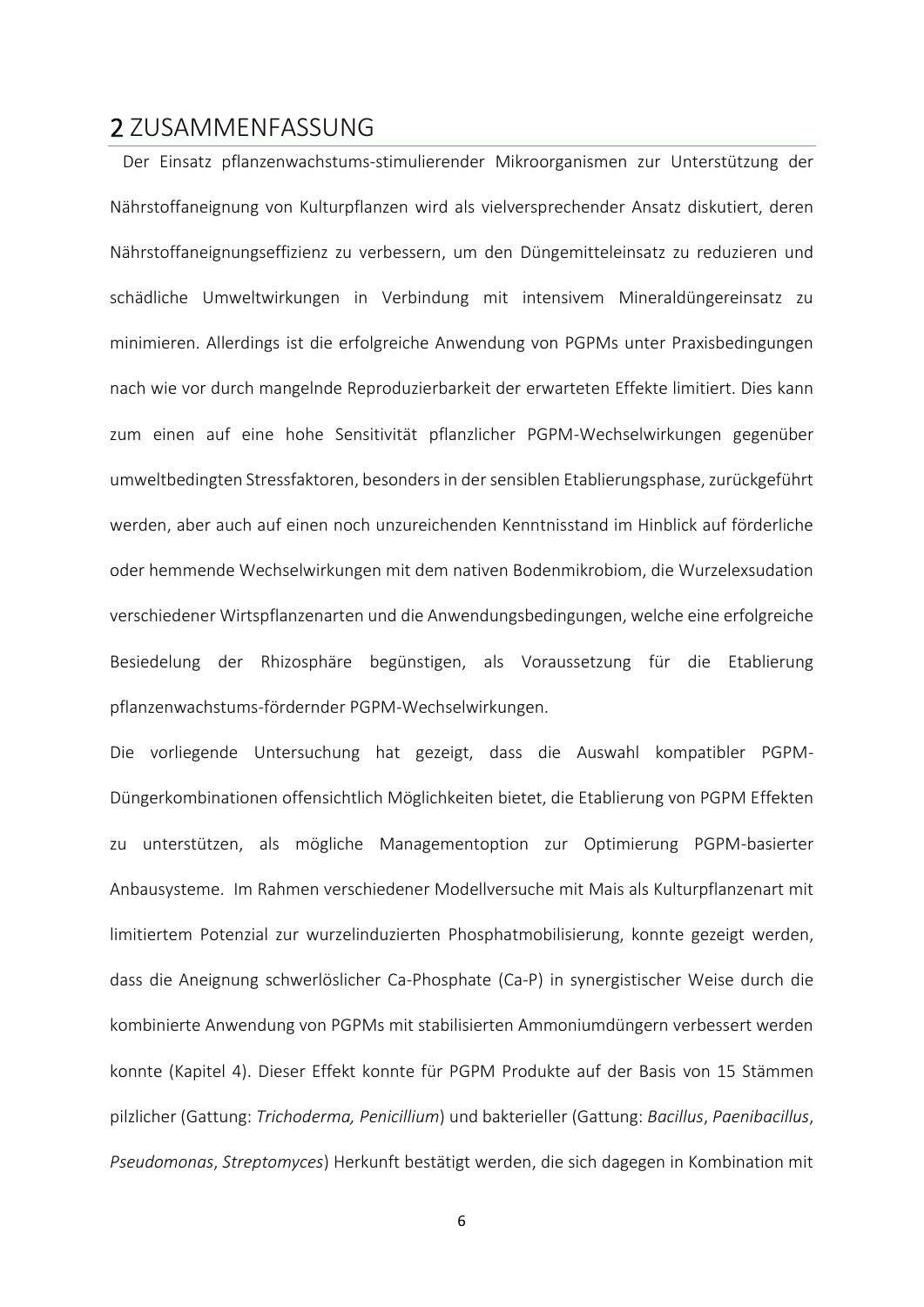Nitratdüngern als weitgehend ineffektiv erwiesen. Im Durchschnitt über alle Experimente erreichten die PGPM-Ammoniumkombinationen mit Applikation schwerlöslicher Ca-Phosphate etwa 84% der Sprossbiomasse und 80% der Spross P-Gehalte im Vergleich zu Positivkontrollen mit löslichen P Düngern. Die pH-Pufferungskapazität, besonders bei neutralen bis alkalischen Böden, wurde als limitierender Faktor identifiziert, der das pflanzenwachstums-fördernde Potenzial der ausgewählten Inokulanzien begrenzte, obwohl in allen Fällen die Lösung schwerlöslicher Ca-Phosphate auf artifiziellen Kulturmedien nachweisbar war. Wirtspflanzen mit Nitratdüngung entwickelten entsprechend deutlichen P-Mangel, und die so geschwächten Pflanzen waren offensichtlich nicht in der Lage, eine PGPM- Assoziation in der Rhizosphäre zu etablieren. Durch die stabilisierte Ammoniumdüngung wurde dagegen die wurzelinduzierte Protonenabgabe zum Ladungsausgleich der Ammoniumaufnahme stimuliert, was eine Ansäuerung der Rhizosphäre, verbunden mit der Mobilisierung schwerlöslicher Ca-Phosphate zur Folge hatte und so den P-Ernährungsstatus und damit die Vitalität der Wirtspflanzen verbesserte, die dadurch in der Lage waren, die Wurzelbesiedelung durch PGPMs zu unterstützen. Interessanterweise war dabei der direkte Beitrag der PGPMs zur P-Mobilisierung nur gering ausgeprägt. Die PGPM Inokulation führte dagegen hauptsächlich zu einer Stimulierung des Wurzelwachstums, was die Nährstoffaufnahme im Allgemeinen begünstigte (Kapitel 4.1).

Ein genauerer Blick auf die beteiligten Wirkmechanismen (Kapitel 4.2) ergab eine Ammoniuminduzierte Förderung der Auxinproduktion, als hormonellen Hauptfaktor für die Regulation des Wurzelwachstums, sowohl bei den bakteriellen Inokulanzien, als auch bei der Wirtspflanze. Während die Ammoniumdüngung bei den Pflanzen ohne PGPM Inokulation jedoch keinen Effekt auf die Wurzellängenentwicklung hatte, stimulierte sie doch das Längenwachstum der Wurzelhaare und die Bildung von Wurzelscheiden aus anhaftenden Bodenpartikeln, was zu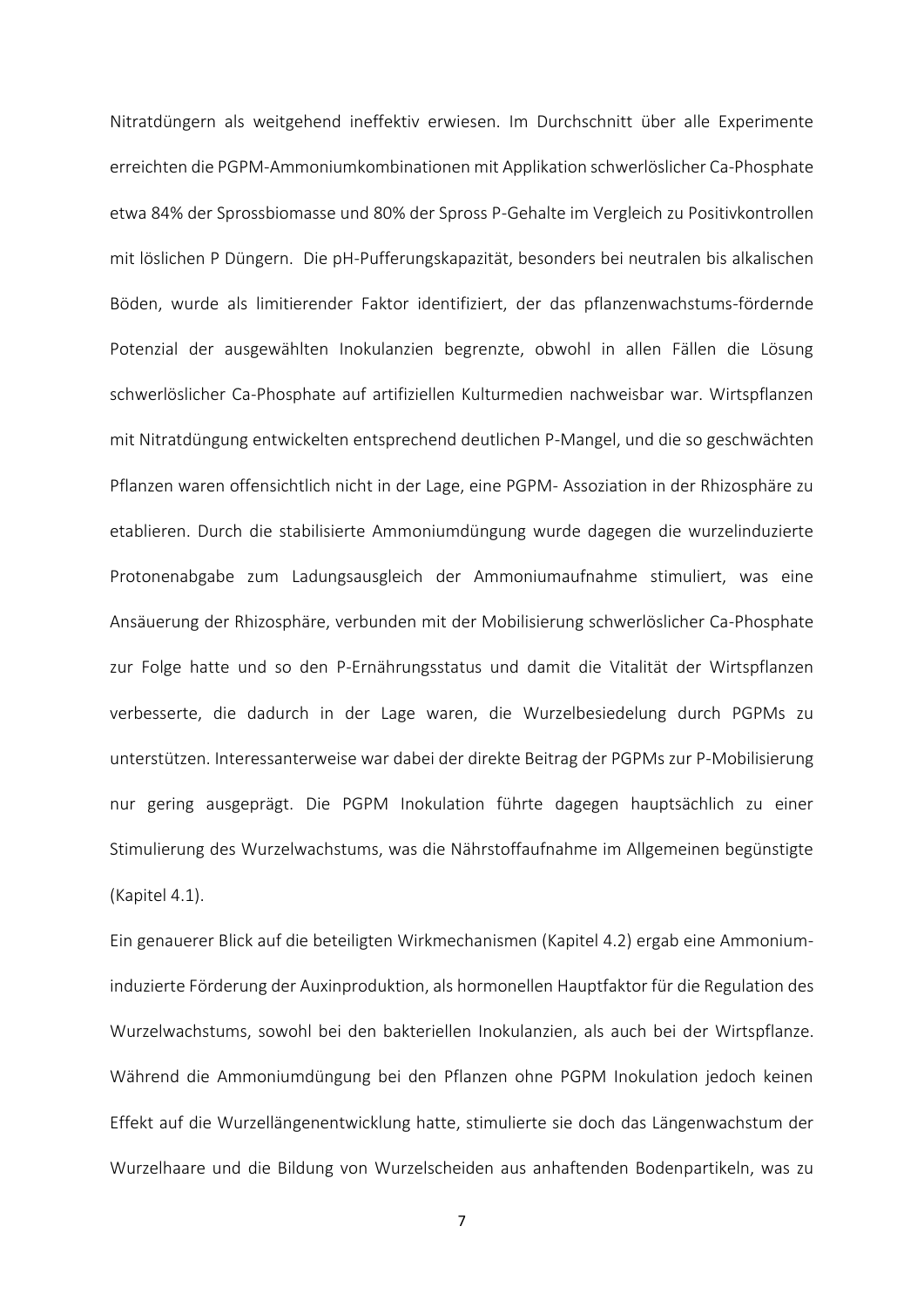einer Vergrößerung der Wurzeloberfläche führte, die an der Ammonium-induzierten Ansäuerung der Rhizosphäre beteiligt war und eine räumliche Erweiterung der Rhizosphäre für die Nährstoffaneignung bedingte. Darüber hinaus wurden Wurzelhaare als präferenzielle Infektionsorte für zahlreiche der untersuchten PGPMs identifiziert und entsprechend wurde z.B. bei der Inokulation mit *Trichoderma harzianum* OMG16 eine verbesserte Wurzelbesiedelung unter Ammoniumdüngung festgestellt.

Im Gegensatz dazu gab es keine Hinweise auf eine verstärkte Abgabe organischer Säuren oder einen Beitrag der untersuchten PGPM-Inokulanzien zur Aneignung organischer P Formen über die Abgabe von Phosphohydrolasen. Eine verstärkte Ansäuerung der Rhizosphäre nach PGPM-Inokulation in Kombination mit Ammoniumdüngung wurde nur in einem Ausnahmefall auf einem leicht sauren Sandboden mit geringer Pufferkapazität nachgewiesen. Jedoch wurde der Boden pH-Wert als kritischer Faktor identifiziert, der die Ausprägung der synergistischen Wirkung der PGPM-Ammonium-Kombinationen beeinflusste, deren Ausprägung mit ansteigendem Boden-pH abnahm (Kapitel 4.3). Stark gepufferte Kalkböden wirkten dabei der Ammonium-induzierten Ansäuerung der Rhizosphäre zur Verbesserung der P-Aneignung entgegen, die eine Voraussetzung für eine Etablierung der PGPM-Interaktionen darstellte. Unter diesen Bedingungen zeigten erfolgreiche Experimente mit der Applikation stabilisierter Diammoniumphosphat-Granulate mit PPGP-Inokulation einen möglichen Ansatz, diesem Problem durch platzierte Applikation als Starterdüngung zu begegnen, die einen konzentrierteren Ammoniumeffekt begünstigt. Erste Feldversuche weisen darauf hin, dass Ammonium-PGPM Kombinationen besonders auf Böden mit limitierter P Verfügbarkeit zur Aneignung schwerlöslicher Ca-Phosphate wie z.B. Rohphosphat eingesetzt werden können (Kapitel 4.1 und 6), und die Anwendung wurde im Jahr 2018 patentiert.